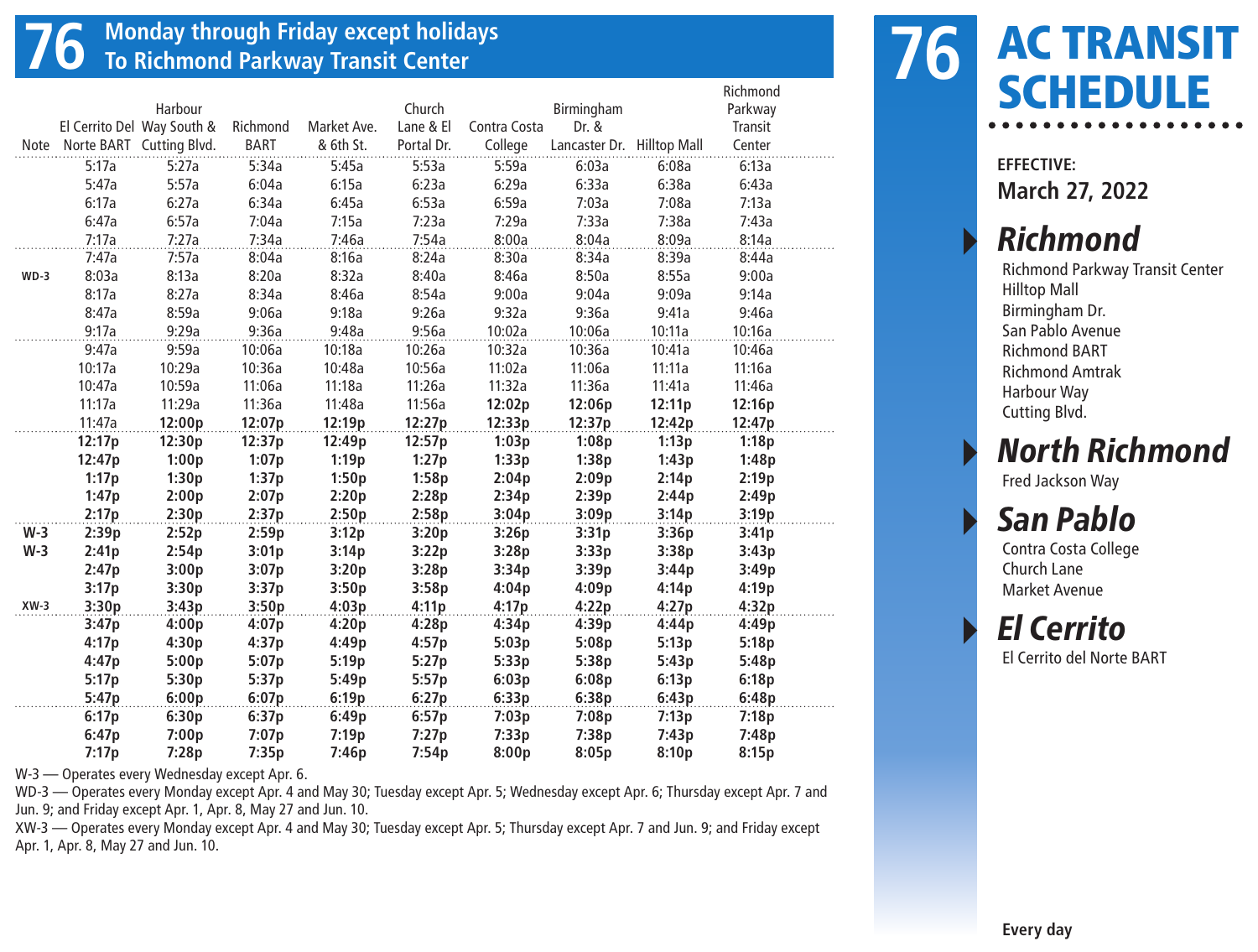## **76 Monday through Friday except holidays To El Cerrito Del Norte BART**

Richmond

|              | ,,,,,,,,,,,,,<br>Parkway |                               | Birmingham                 |              | Church     |             |             | Harbour                    |        |
|--------------|--------------------------|-------------------------------|----------------------------|--------------|------------|-------------|-------------|----------------------------|--------|
|              | Transit                  |                               | Dr. &                      | Contra Costa | Lane & El  | Market Ave. | Richmond    | Way South & El Cerrito Del |        |
| <b>Note</b>  | Center                   |                               | Hilltop Mall Lancaster Dr. | College      | Portal Dr. | & 6th St.   | <b>BART</b> | Cutting Blvd. Norte BART   |        |
|              | 5:32a                    | 5:37a                         | 5:42a                      | 5:47a        | 5:53a      | 5:59a       | 6:12a       | 6:17a                      | 6:29a  |
|              | 6:02a                    | 6:07a                         | 6:12a                      | 6:17a        | 6:23a      | 6:29a       | 6:42a       | 6:47a                      | 6:59a  |
|              | 6:32a                    | 6:37a                         | 6:42a                      | 6:47a        | 6:53a      | 6:59a       | 7:12a       | 7:17a                      | 7:29a  |
|              | 7:02a                    | 7:07a                         | 7:12a                      | 7:17a        | 7:23a      | 7:29a       | 7:42a       | 7:47a                      | 7:59a  |
| $WD-3$       |                          | 7:23a                         | 7:28a                      | 7:33a        | 7:39a      | 7:45a       | 7:58a       | 8:03a                      | 8:15a  |
|              | 7:32a                    | 7:37a                         | 7:42a                      | 7:47a        | 7:53a      | 7:59a       | 8:12a       | 8:17a                      | 8:29a  |
|              | 8:02a                    | 8:07a                         | 8:12a                      | 8:17a        | 8:23a      | 8:30a       | 8:43a       | 8:48a                      | 9:00a  |
|              | 8:32a                    | 8:37a                         | 8:42a                      | 8:47a        | 8:53a      | 9:00a       | 9:13a       | 9:18a                      | 9:30a  |
|              | 9:02a                    | 9:07a                         | 9:12a                      | 9:17a        | 9:23a      | 9:30a       | 9:43a       | 9:48a                      | 10:00a |
| .            | 9:32a                    | 9:37a                         | 9:42a                      | 9:47a        | 9:53a      | 10:00a      | 10:13a      | 10:19a                     | 10:31a |
|              | 10:02a                   | 10:07a                        | 10:12a                     | 10:17a       | 10:23a     | 10:30a      | 10:43a      | 10:49a                     | 11:01a |
|              | 10:32a                   | 10:37a                        | 10:42a                     | 10:47a       | 10:53a     | 11:00a      | 11:13a      | 11:19a                     | 11:31a |
|              | 11:02a                   | 11:07a                        | 11:12a                     | 11:17a       | 11:24a     | 11:31a      | 11:45a      | 11:51a                     | 12:03p |
|              | 11:32a                   | 11:37a                        | 11:42a                     | 11:47a       | 11:54a     | 12:01p      | 12:15p      | 12:21p                     | 12:33p |
|              | 12:02p                   | 12:07p                        | 12:12p                     | 12:17p       | 12:24p     | 12:31p      | 12:45p      | 12:51p                     | 1:03p  |
|              | 12:32p                   | 12:37p                        | 12:42p                     | 12:47p       | 12:54p     | 1:01p       | 1:15p       | 1:21p                      | 1:33p  |
|              | 1:02p                    | 1:07p                         | 1:12p                      | 1:17p        | 1:24p      | 1:31p       | 1:45p       | 1:51p                      | 2:03p  |
|              | 1:32p                    | 1:37p                         | 1:42p                      | 1:47p        | 1:54p      | 2:01p       | 2:15p       | 2:21p                      | 2:33p  |
|              | 2:02p                    | 2:07p                         | 2:12p                      | 2:17p        | 2:24p      | 2:31p       | 2:45p       | 2:51p                      | 3:03p  |
| $W-3$        | $\overline{\phantom{0}}$ |                               | $\overline{\phantom{m}}$   | 2:21p        | 2:28p      | 2:35p       | 2:49p       | 2:55p                      | 3:07p  |
|              | 2:32p                    | 2:37p                         | 2:42p                      | 2:47p        | 2:54p      | 3:01p       | 3:15p       | 3:21p                      | 3:33p  |
| $XW-3$       |                          | $\overbrace{\phantom{13333}}$ | $\overline{\phantom{0}}$   | 2:58p        | 3:05p      | 3:12p       | 3:26p       | 3:32p                      | 3:44p  |
|              | 3:02p                    | 3:07p                         | 3:12p                      | 3:17p        | 3:24p      | 3:31p       | 3:45p       | 3:51p                      | 4:03p  |
|              | 3:32p                    | 3:37p                         | 3:42p                      | 3:47p        | 3:54p      | 4:01p       | 4:15p       | 4:21p                      | 4:33p  |
| .            | 4:02p                    | 4:07p                         | 4:12p                      | 4:17p        | 4:24p      | 4:31p       | 4:45p       | 4:51p                      | 5:03p  |
|              | 4:33p                    | 4:37p                         | 4:41p                      | 4:46p        | 4:53p      | 5:00p       | 5:14p       | 5:20p                      | 5:32p  |
|              | 5:03p                    | 5:07p                         | 5:11p                      | 5:16p        | 5:23p      | 5:30p       | 5:44p       | 5:50p                      | 6:02p  |
|              | 5:33p                    | 5:37p                         | 5:41p                      | 5:46p        | 5:53p      | 6:00p       | 6:14p       | 6:20p                      | 6:32p  |
|              | 6:03p                    | 6:07p                         | 6:11p                      | 6:16p        | 6:23p      | 6:30p       | 6:44p       | 6:50p                      | 7:02p  |
| . <b>. .</b> | 6:33p                    | 6:37p                         | 6:41p                      | 6:46p        | 6:52p      | 6:59p       | 7:13p       | 7:19p                      | 7:30p  |
|              | 7:03p                    | 7:07p                         | 7:11p                      | 7:16p        | 7:22p      | 7:29p       | 7:41p       | 7:46p                      | 7:57p  |
|              | 7:33p                    | 7:37p                         | 7:41p                      | 7:46p        | 7:52p      | 7:59p       | 8:11p       | 8:16p                      | 8:27p  |

W-3 — Operates every Wednesday except Apr. 6.

WD-3 — Operates every Monday except Apr. 4 and May 30; Tuesday except Apr. 5; Wednesday except Apr. 6; Thursday except Apr. 7 and Jun. 9; and Friday except Apr. 1, Apr. 8, May 27 and Jun. 10.

XW-3 — Operates every Monday except Apr. 4 and May 30; Tuesday except Apr. 5; Thursday except Apr. 7 and Jun. 9; and Friday except Apr. 1, Apr. 8, May 27 and Jun. 10.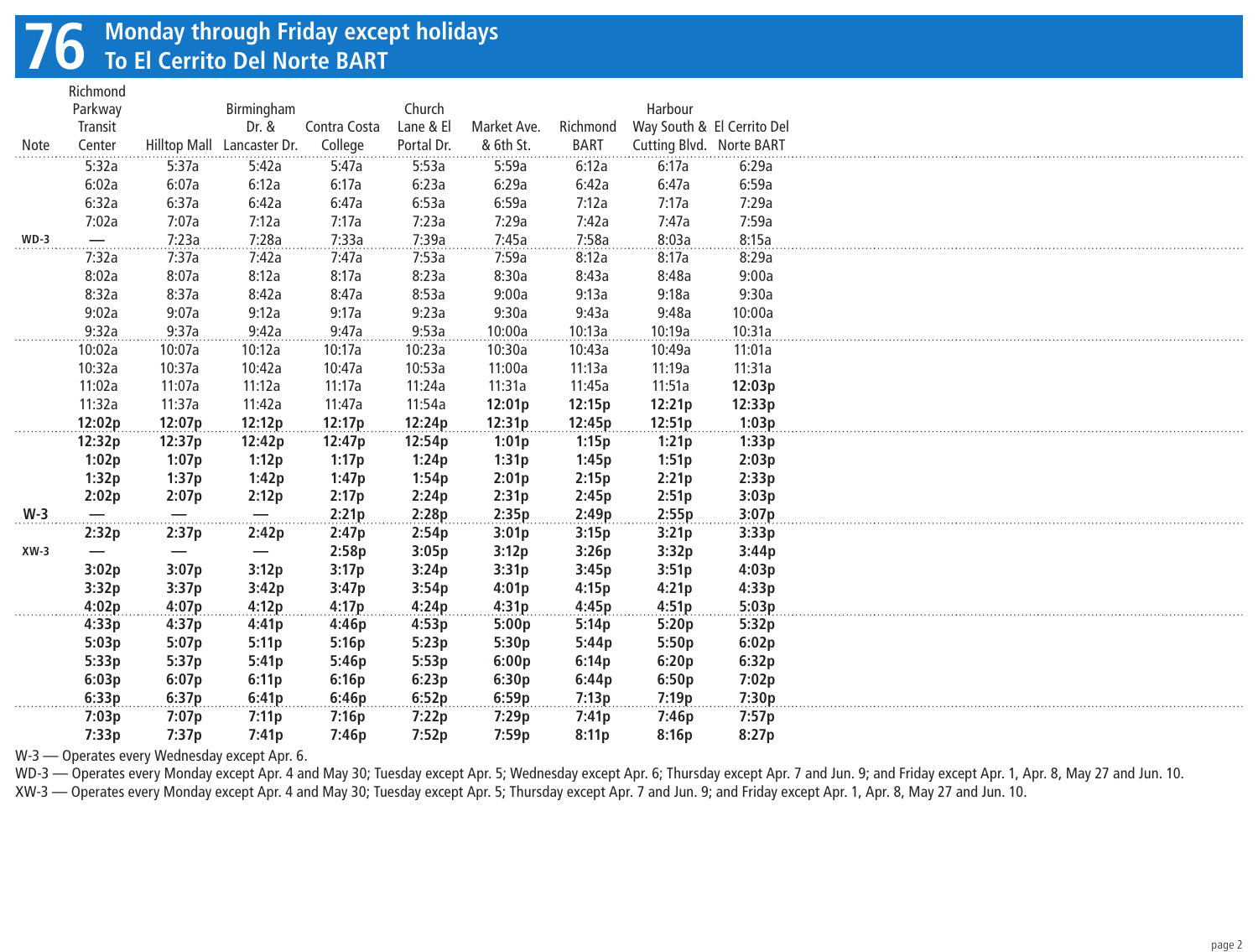## **76 Saturdays except holidays To El Cerrito Del Norte BART**

| Richmond |                     |               |              |            |             |             |                          |                            |
|----------|---------------------|---------------|--------------|------------|-------------|-------------|--------------------------|----------------------------|
| Parkway  |                     | Birmingham    |              | Church     |             |             | Harbour                  |                            |
| Transit  |                     | Dr. &         | Contra Costa | Lane & El  | Market Ave. | Richmond    |                          | Way South & El Cerrito Del |
| Center   | <b>Hilltop Mall</b> | Lancaster Dr. | College      | Portal Dr. | & 6th St.   | <b>BART</b> | Cutting Blvd. Norte BART |                            |
| 6:33a    | 6:37a               | 6:41a         | 6:46a        | 6:52a      | 6:58a       | 7:11a       | 7:16a                    | 7:27a                      |
| 7:03a    | 7:07a               | 7:11a         | 7:16a        | 7:22a      | 7:28a       | 7:41a       | 7:46a                    | 7:57a                      |
| 7:33a    | 7:37a               | 7:42a         | 7:47a        | 7:53a      | 7:59a       | 8:12a       | 8:17a                    | 8:29a                      |
| 8:03a    | 8:07a               | 8:12a         | 8:17a        | 8:23a      | 8:30a       | 8:43a       | 8:48a                    | 9:00a                      |
| 8:33a    | 8:37a               | 8:42a         | 8:47a        | 8:53a      | 9:00a       | 9:13a       | 9:18a                    | 9:30a                      |
| 9:03a    | 9:07a               | 9:12a         | 9:17a        | 9:23a      | 9:30a       | 9:43a       | 9:48a                    | 10:00a                     |
| 9:33a    | 9:37a               | 9:42a         | 9:47a        | 9:53a      | 10:00a      | 10:13a      | 10:19a                   | 10:31a                     |
| 10:03a   | 10:07a              | 10:12a        | 10:17a       | 10:23a     | 10:30a      | 10:43a      | 10:49a                   | 11:01a                     |
| 10:33a   | 10:37a              | 10:42a        | 10:47a       | 10:53a     | 11:00a      | 11:13a      | 11:19a                   | 11:31a                     |
| 11:03a   | 11:07a              | 11:12a        | 11:17a       | 11:24a     | 11:31a      | 11:45a      | 11:51a                   | 12:03p                     |
| 11:33a   | 11:37a              | 11:42a        | 11:47a       | 11:54a     | 12:01p      | 12:15p      | 12:21p                   | 12:33p                     |
| 12:03p   | 12:07p              | 12:12p        | 12:17p       | 12:24p     | 12:31p      | 12:45p      | 12:51p                   | 1:03p                      |
| 12:33p   | 12:37p              | 12:42p        | 12:47p       | 12:54p     | 1:01p       | 1:15p       | 1:21p                    | 1:33p                      |
| 1:03p    | 1:07p               | 1:12p         | 1:17p        | 1:24p      | 1:31p       | 1:45p       | 1:51p                    | 2:03p                      |
| 1:33p    | 1:37p               | 1:42p         | 1:47p        | 1:54p      | 2:01p       | 2:15p       | 2:21p                    | 2:33p                      |
| 2:03p    | 2:07p               | 2:12p         | 2:17p        | 2:24p      | 2:31p       | 2:45p       | 2:51p                    | 3:03p                      |
| 2:33p    | 2:37p               | 2:42p         | 2:47p        | 2:54p      | 3:01p       | 3:15p       | 3:21p                    | 3:33p                      |
| 3:03p    | 3:07p               | 3:12p         | 3:17p        | 3:24p      | 3:31p       | 3:45p       | 3:51p                    | 4:03p                      |
| 3:33p    | 3:37p               | 3:42p         | 3:47p        | 3:54p      | 4:01p       | 4:15p       | 4:21p                    | 4:33p                      |
| 4:03p    | 4:07p               | 4:12p         | 4:17p        | 4:24p      | 4:31p       | 4:45p       | 4:51p                    | 5:03p                      |
| 4:33p    | 4:37p               | 4:41p         | 4:46p        | 4:53p      | 5:00p       | 5:14p       | 5:20p                    | 5:32p                      |
| 5:03p    | 5:07p               | 5:11p         | 5:16p        | 5:23p      | 5:30p       | 5:44p       | 5:50p                    | 6:02p                      |
| 5:33p    | 5:37p               | 5:41p         | 5:46p        | 5:53p      | 6:00p       | 6:14p       | 6:20p                    | 6:32p                      |
| 6:03p    | 6:07p               | 6:11p         | 6:16p        | 6:23p      | 6:30p       | 6:44p       | 6:50p                    | 7:02p                      |
| 6:33p    | 6:37p               | 6:41p         | 6:46p        | 6:52p      | 6:59p       | 7:13p       | 7:19p                    | 7:30p                      |
| 7:03p    | 7:07p               | 7:11p         | 7:16p        | 7:22p      | 7:29p       | 7:41p       | 7:46p                    | 7:57p                      |
| 7:33p    | 7:37p               | 7:41p         | 7:46p        | 7:52p      | 7:59p       | 8:11p       | 8:16p                    | 8:27p                      |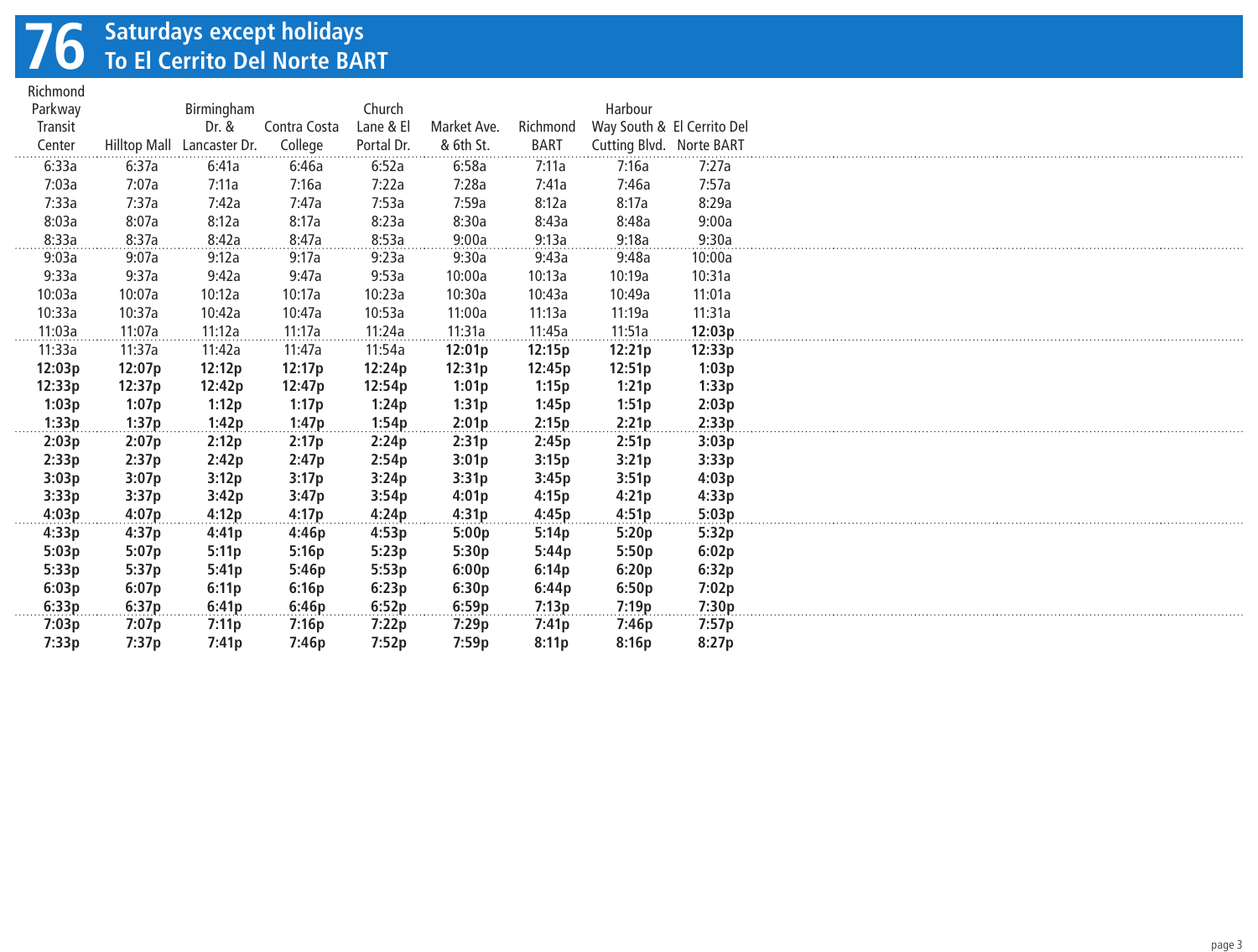## **76 Saturdays, Sundays and holidays To Richmond Parkway Transit Center**

|        |                            |             |             |            |              |                            |        | Richmond |
|--------|----------------------------|-------------|-------------|------------|--------------|----------------------------|--------|----------|
|        | Harbour                    |             |             | Church     |              | Birmingham                 |        | Parkway  |
|        | El Cerrito Del Way South & | Richmond    | Market Ave. | Lane & El  | Contra Costa | Dr. &                      |        | Transit  |
|        | Norte BART Cutting Blvd.   | <b>BART</b> | & 6th St.   | Portal Dr. | College      | Lancaster Dr. Hilltop Mall |        | Center   |
| 6:17a  | 6:27a                      | 6:34a       | 6:45a       | 6:53a      | 6:59a        | 7:03a                      | 7:08a  | 7:12a    |
| 6:47a  | 6:57a                      | 7:04a       | 7:15a       | 7:23a      | 7:29a        | 7:33a                      | 7:38a  | 7:42a    |
| 7:17a  | 7:27a                      | 7:34a       | 7:46a       | 7:54a      | 8:00a        | 8:04a                      | 8:09a  | 8:13a    |
| 7:47a  | 7:57a                      | 8:04a       | 8:16a       | 8:24a      | 8:30a        | 8:34a                      | 8:39a  | 8:43a    |
| 8:17a  | 8:27a                      | 8:34a       | 8:46a       | 8:54a      | 9:00a        | 9:04a                      | 9:09a  | 9:13a    |
| 8:47a  | 8:59a                      | 9:06a       | 9:18a       | 9:26a      | 9:32a        | 9:36a                      | 9:41a  | 9:45a    |
| 9:17a  | 9:29a                      | 9:36a       | 9:48a       | 9:56a      | 10:02a       | 10:06a                     | 10:11a | 10:15a   |
| 9:47a  | 9:59a                      | 10:06a      | 10:18a      | 10:26a     | 10:32a       | 10:36a                     | 10:41a | 10:45a   |
| 10:17a | 10:29a                     | 10:36a      | 10:48a      | 10:56a     | 11:02a       | 11:06a                     | 11:11a | 11:15a   |
| 10:47a | 10:59a                     | 11:06a      | 11:18a      | 11:26a     | 11:32a       | 11:36a                     | 11:41a | 11:45a   |
| 11:17a | 11:29a                     | 11:36a      | 11:48a      | 11:56a     | 12:02p       | 12:06p                     | 12:11p | 12:15p   |
| 11:47a | 12:00p                     | 12:07p      | 12:19p      | 12:27p     | 12:33p       | 12:37p                     | 12:42p | 12:46p   |
| 12:17p | 12:30p                     | 12:37p      | 12:49p      | 12:57p     | 1:03p        | 1:08p                      | 1:13p  | 1:17p    |
| 12:47p | 1:00p                      | 1:07p       | 1:19p       | 1:27p      | 1:33p        | 1:38p                      | 1:43p  | 1:47p    |
| 1:17p  | 1:30p                      | 1:37p       | 1:50p       | 1:58p      | 2:04p        | 2:09p                      | 2:14p  | 2:18p    |
| 1:47p  | 2:00p                      | 2:07p       | 2:20p       | 2:28p      | 2:34p        | 2:39p                      | 2:44p  | 2:48p    |
| 2:17p  | 2:30p                      | 2:37p       | 2:50p       | 2:58p      | 3:04p        | 3:09p                      | 3:14p  | 3:18p    |
| 2:47p  | 3:00p                      | 3:07p       | 3:20p       | 3:28p      | 3:34p        | 3:39p                      | 3:44p  | 3:48p    |
| 3:17p  | 3:30p                      | 3:37p       | 3:50p       | 3:58p      | 4:04p        | 4:09p                      | 4:14p  | 4:18p    |
| 3:47p  | 4:00p                      | 4:07p       | 4:20p       | 4:28p      | 4:34p        | 4:39p                      | 4:44p  | 4:48p    |
| 4:17p  | 4:30p                      | 4:37p       | 4:49p       | 4:57p      | 5:03p        | 5:08p                      | 5:13p  | 5:17p    |
| 4:47p  | 5:00p                      | 5:07p       | 5:19p       | 5:27p      | 5:33p        | 5:38p                      | 5:43p  | 5:47p    |
| 5:17p  | 5:30p                      | 5:37p       | 5:49p       | 5:57p      | 6:03p        | 6:08p                      | 6:13p  | 6:17p    |
| 5:47p  | 6:00p                      | 6:07p       | 6:19p       | 6:27p      | 6:33p        | 6:38p                      | 6:43p  | 6:47p    |
| 6:17p  | 6:30p                      | 6:37p       | 6:49p       | 6:57p      | 7:03p        | 7:08p                      | 7:13p  | 7:17p    |
| 6:47p  | 7:00p                      | 7:07p       | 7:19p       | 7:27p      | 7:33p        | 7:38p                      | 7:43p  | 7:47p    |
| 7:17p  | 7:28p                      | 7:35p       | 7:46p       | 7:54p      | 8:00p        | 8:05p                      | 8:10p  | 8:14p    |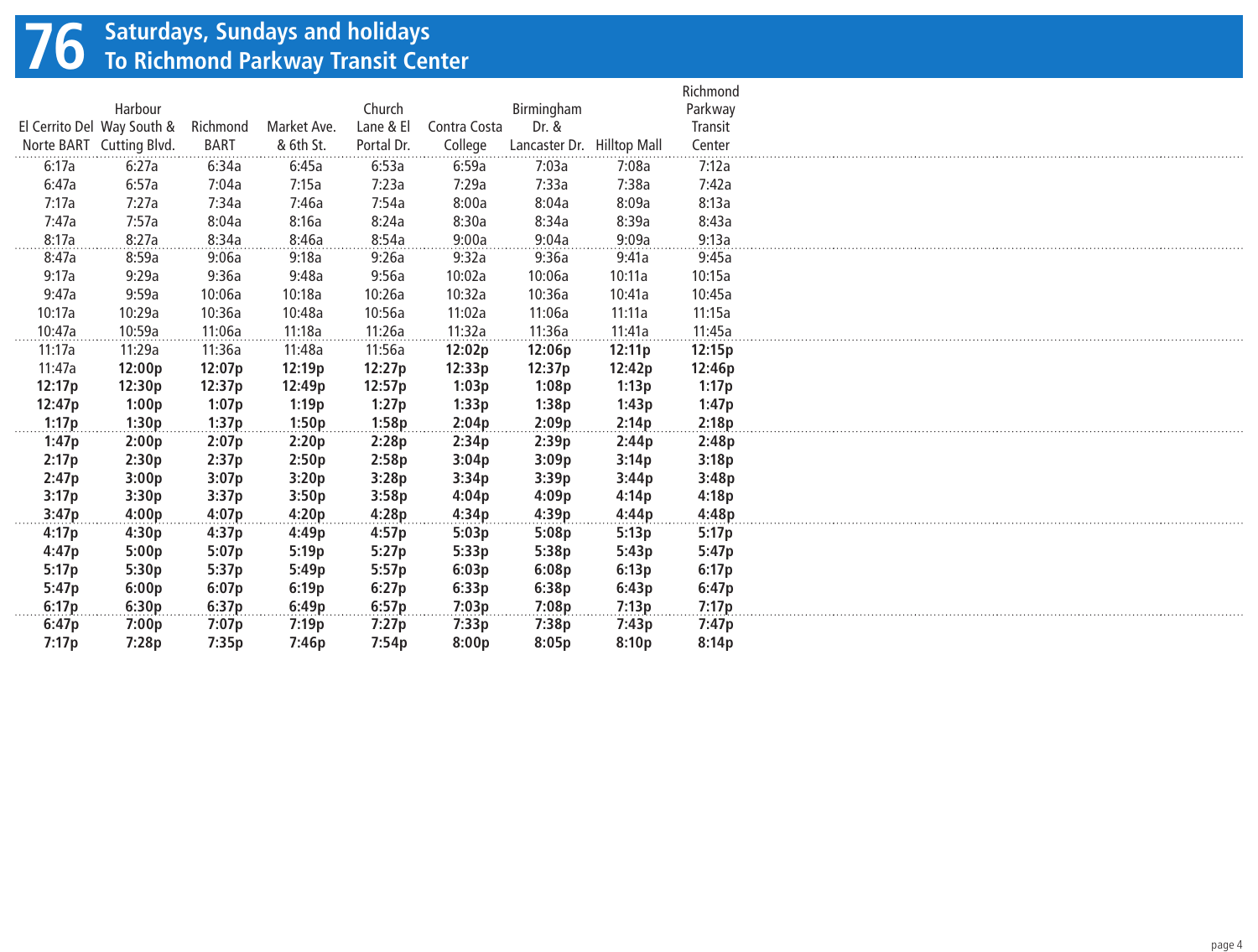# **76 Sundays and holidays To El Cerrito Del Norte BART**

| Parkway |        |                            |              |                         |                          |                         |                            |        |
|---------|--------|----------------------------|--------------|-------------------------|--------------------------|-------------------------|----------------------------|--------|
|         |        | Birmingham                 |              | Church                  |                          |                         | Harbour                    |        |
| Transit |        | Dr. &                      | Contra Costa | Lane & El<br>Portal Dr. | Market Ave.<br>& 6th St. | Richmond<br><b>BART</b> | Way South & El Cerrito Del |        |
| Center  |        | Hilltop Mall Lancaster Dr. | College      |                         |                          |                         | Cutting Blvd. Norte BART   |        |
| 6:34a   | 6:37a  | 6:41a                      | 6:46a        | 6:52a                   | 6:58a                    | 7:11a                   | 7:16a                      | 7:27a  |
| 7:04a   | 7:07a  | 7:11a                      | 7:16a        | 7:22a                   | 7:28a                    | 7:41a                   | 7:46a                      | 7:57a  |
| 7:34a   | 7:37a  | 7:42a                      | 7:47a        | 7:53a                   | 7:59a                    | 8:12a                   | 8:17a                      | 8:29a  |
| 8:04a   | 8:07a  | 8:12a                      | 8:17a        | 8:23a                   | 8:30a                    | 8:43a                   | 8:48a                      | 9:00a  |
| 8:34a   | 8:37a  | 8:42a                      | 8:47a        | 8:53a                   | 9:00a                    | 9:13a                   | 9:18a                      | 9:30a  |
| 9:04a   | 9:07a  | 9:12a                      | 9:17a        | 9:23a                   | 9:30a                    | 9:43a                   | 9:48a                      | 10:00a |
| 9:34a   | 9:37a  | 9:42a                      | 9:47a        | 9:53a                   | 10:00a                   | 10:13a                  | 10:19a                     | 10:31a |
| 10:04a  | 10:07a | 10:12a                     | 10:17a       | 10:23a                  | 10:30a                   | 10:43a                  | 10:49a                     | 11:01a |
| 10:34a  | 10:37a | 10:42a                     | 10:47a       | 10:53a                  | 11:00a                   | 11:13a                  | 11:19a                     | 11:31a |
| 11:04a  | 11:07a | 11:12a                     | 11:17a       | 11:24a                  | 11:31a                   | 11:45a                  | 11:51a                     | 12:03p |
| 11:34a  | 11:37a | 11:42a                     | 11:47a       | 11:54a                  | 12:01p                   | 12:15p                  | 12:21p                     | 12:33p |
| 12:04p  | 12:07p | 12:12p                     | 12:17p       | 12:24p                  | 12:31p                   | 12:45p                  | 12:51p                     | 1:03p  |
| 12:34p  | 12:37p | 12:42p                     | 12:47p       | 12:54p                  | 1:01p                    | 1:15p                   | 1:21p                      | 1:33p  |
| 1:04p   | 1:07p  | 1:12p                      | 1:17p        | 1:24p                   | 1:31p                    | 1:45p                   | 1:51p                      | 2:03p  |
| 1:34p   | 1:37p  | 1:42p                      | 1:47p        | 1:54p                   | 2:01p                    | 2:15p                   | 2:21p                      | 2:33p  |
| 2:04p   | 2:07p  | 2:12p                      | 2:17p        | 2:24p                   | 2:31p                    | 2:45p                   | 2:51p                      | 3:03p  |
| 2:34p   | 2:37p  | 2:42p                      | 2:47p        | 2:54p                   | 3:01p                    | 3:15p                   | 3:21p                      | 3:33p  |
| 3:04p   | 3:07p  | 3:12p                      | 3:17p        | 3:24p                   | 3:31p                    | 3:45p                   | 3:51p                      | 4:03p  |
| 3:34p   | 3:37p  | 3:42p                      | 3:47p        | 3:54p                   | 4:01p                    | 4:15p                   | 4:21p                      | 4:33p  |
| 4:04p   | 4:07p  | 4:12p                      | 4:17p        | 4:24p                   | 4:31p                    | 4:45p                   | 4:51p                      | 5:03p  |
| 4:34p   | 4:37p  | 4:41p                      | 4:46p        | 4:53p                   | 5:00p                    | 5:14p                   | 5:20p                      | 5:32p  |
| 5:04p   | 5:07p  | 5:11p                      | 5:16p        | 5:23p                   | 5:30p                    | 5:44p                   | 5:50p                      | 6:02p  |
| 5:34p   | 5:37p  | 5:41p                      | 5:46p        | 5:53p                   | 6:00p                    | 6:14p                   | 6:20p                      | 6:32p  |
| 6:04p   | 6:07p  | 6:11p                      | 6:16p        | 6:23p                   | 6:30p                    | 6:44p                   | 6:50p                      | 7:02p  |
| 6:34p   | 6:37p  | 6:41p                      | 6:46p        | 6:52p                   | 6:59p                    | 7:13p                   | 7:19p                      | 7:30p  |
| 7:04p   | 7:07p  | 7:11p                      | 7:16p        | 7:22p                   | 7:29p                    | 7:41p                   | 7:46p                      | 7:57p  |
| 7:34p   | 7:37p  | 7:41p                      | 7:46p        | 7:52p                   | 7:59p                    | 8:11p                   | 8:16p                      | 8:27p  |